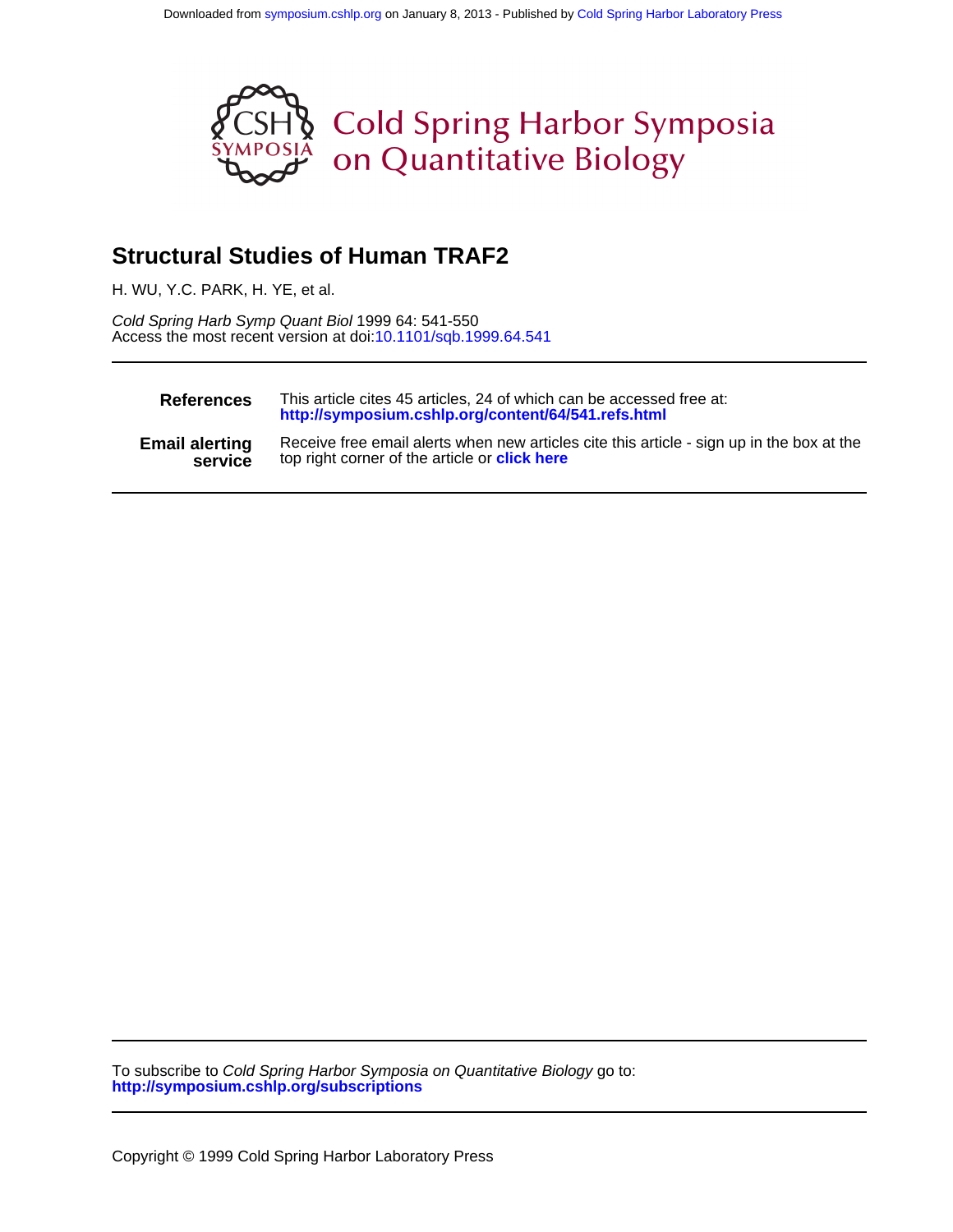# Structural Studies of Human TRAF2

H. WU,\* Y.C. PARK,\* H. YE,\* AND L. TONG†

*\*Department of Biochemistry, The Weill Medical College of Cornell University, New York, New York 10021; † Department of Biological Sciences, Columbia University, New York, New York 10027*

The tumor necrosis factor (TNF) receptor (TNFR) superfamily effects a wide spectrum of cellular responses including proliferation, differentiation, and apoptosis (for review, see Smith et al. 1994). Current members of TNFRs include TNF-R1, TNF-R2, Fas, CD40, CD30, CD27, LTβR, Ox40, 4-1BB, RANK, p75 nerve growth factor (NGF) receptor, and a series of death receptors (DRs). Recent studies have implicated the TNFR-associated factors (TRAFs) as major signal transducers for many members of this receptor superfamily (for review, see Arch et al. 1998). The Epstein-Barr virus (EBV) oncogene product LMP1 also uses TRAFs for inducing long-term growth potentiation and cell transformation (Mosialos et al. 1995). In addition, TRAF signaling is important for receptors of the pro-inflammatory cytokine interleukin-1 (IL-1) (Cao et al. 1996b). The downstream signaling of TRAFs appears to involve the activation of kinases in the MAPK family, leading eventually to the activation of Rel (NF-κB) and AP-1 transcription factors (for review, see Arch et al. 1998). These transcription factors can switch on various genes involved in inflammatory, immune, and acute phase responses.

TRAF2 is a prototype for the six known TRAF family members. TRAF1 and TRAF2 were isolated from the TNF-R2 signaling complex by biochemical purification (Rothe et al. 1994). TRAF3 and TRAF5 were identifed by virtue of their interactions with several members of the TNF receptors and LMP1 (Hu et al. 1994; Cheng et al. 1995; Mosialos et al. 1995; Ishida et al. 1996a; Nakano et al. 1996). The overexpression of TRAF4 in breast carcinoma cells resulted in its isolation and cloning (Regnier et al. 1995). TRAF6 was identified independently as a component of the IL-1 and CD40 signaling pathway (Cao et al. 1996b; Ishida et al. 1996b).

TRAFs exhibit differential receptor-binding specificity. TRAF1, 2, 3, and 5 directly bind to a common set of TNFRs including TNF-R2, CD40, CD30, CD27, LTβR, Ox-40, 4-1BB, and LMP1 (for review, see Arch et al. 1998). TRAF2 indirectly associates with TNF-R1 through the adapter molecule TRADD (Hsu et al. 1996). TRAF4 has not been shown to interact with any receptor, consistent with its proposed nuclear localization. TRAF6 has been shown to interact directly with CD40, RANK, and the p75 NGF receptor ( Ishida et al. 1996b; Darnay et al. 1999; Khursigara et al. 1999) and indirectly with IL-1 receptors through the adapter kinase IRAK (Cao et al. 1996a,b).

The TRAF-binding sites on various receptors have been mapped to short linear sequences in their intracellular regions. Three types of motifs have been proposed for TRAF1 2, 3, and 5: the PxQx  $(T/S/D)$   $(x = \text{any amino})$  acid) motif in LMP1, CD30, CD40, and CD27 (Devergne et al. 1996; Franken et al. 1996; Gedrich et al. 1996; Aizawa et al. 1997; Boucher et al. 1997; Brodeur et al. 1997; Sandberg et al. 1997; Akiba et al. 1998), the  $\Phi$ SxEE ( $\Phi$  = large hydrophobe) sequence in TNF-R2 and CD30 (Rothe et al. 1994; Boucher et al. 1997), and the QEE motif in 4-1BB and Ox40 receptors (Arch and Thompson 1998). These motifs are highly diverse and do not share any apparent sequence similarity. The binding motif for TRAF6 differs from those described above.

Most TRAF proteins share a common domain organization (Fig. 1). The amino-terminal domain contains RING finger and several zinc finger motifs. The carboxyterminal TRAF domain is subdivided into a TRAF-N domain and a highly conserved TRAF-C domain. The TRAF-N domain is variable in length and sequence among the six TRAFs but contains characteristic hydrophobic heptad repeats for coiled-coil structures. The amino acid identity within the TRAF-C domain ranges between 32% and 67% for pairs of TRAFs. Whereas the amino-terminal domain is required for downstream signaling, the TRAF domain is responsible for self-association and for interaction with upstream receptors.

The cytokine ligands for TNFRs are trimeric in nature and activate the receptors by trimerizing the bound receptor molecules, but it is not clear how trimerization initiates the intracellular TRAF-signaling pathway. To elucidate the structural basis for this signal transduction, we determined the crystal structures of the TRAF domain of human TRAF2, both in its free form and in complex with a peptide from TNF-R2 (Park et al. 1999). The structural study revealed the trimeric nature of the TRAF domain, providing an avidity-based model for TRAF-receptor interaction. To further decipher the mechanism for recognizing diverse receptor sequences by TRAF2, we determined additional complexes of the TRAF domain of human TRAF2 with receptor sequences from each of the three proposed TRAF-binding motifs (Ye et al. 1999). These receptors include CD40, CD30, Ox40, 4-1BB, and LMP1. A conserved mode of receptor recognition was revealed, conferring a common mechanism for TRAF2 to relay the signal transduction of the family of TNFRs.



**Figure 1.** Domain organization of TRAFs.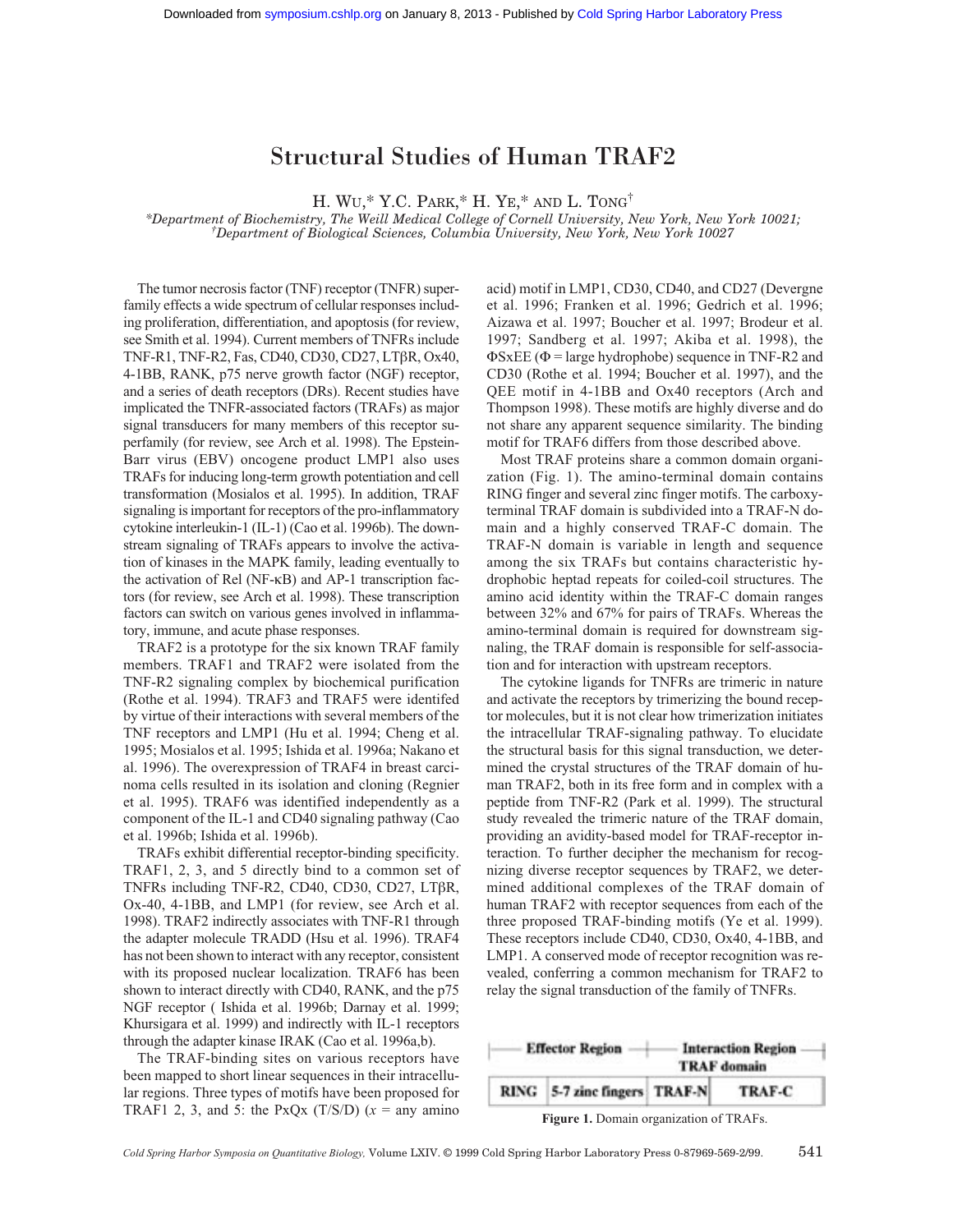## 542 WU ET AL.

# **PROTEIN EXPRESSION AND OLIGOMERIZATION CHARACTERIZATION**

A combination of sequence analysis and experimental dissection were used to identify suitable constructs for overexpression and crystallization. As the entire TRAF domain (residues 276–501) did not yield soluble protein, we removed an amino-terminal portion of the TRAF-N domain that has low propensity for forming coiled-coil structures (Fig. 2). These shorter constructs (residues 310–501 or residues 315–501) were successfully expressed at 20°C in *Escherichia coli*. Further proteolysis of the construct containing residues 315–501 gave rise to a TRAF2 protein with residues 327–501. Although the TRAF2 proteins containing either residues 310–501 or residues 327–501 can be crystallized, the latter often gave superior crystals in terms of diffraction quality.

The oligomerization states of the TRAF domain constructs were characterized by a series of experiments. Initial experiments were performed on the construct containing residues 310–501. The gel-filtration profile of the proteins is consistent with an oligomeric structure. Chemical cross-linking with glutaraldehyde produced a single band with an approximate molecular mass of 65 kD on an SDS-PAGE, suggesting that the protein is a trimer in solution. This observation was confirmed by dynamic light scattering measurement, which gave an average molecular size of 60.4 kD, and by equilibrium sedimentation, which showed a homogeneous species of 63.3 kD. Characterizations using similar methods have also established that the TRAF domain constructs containing residues 315–501, 327-501, and 332–501 were also trimeric, whereas further shortening of the coiled-coil domain (residues 342–501) produced monomeric species. These

experiments established the requirement of at least a portion of the coiled-coil domain for the trimer formation.

The cytokine ligands of TNFRs are also intrinsically trimeric. The crystal structure of the complex between LTα and the extracellular domain of TNF-R1 revealed that each  $LT\alpha$  trimer has three receptor-binding sites. The interaction leads to a ligand-induced indirect trimerization of receptor molecules without direct contacts between the receptors (Banner et al. 1993). The trimeric nature of the TRAF domain of human TRAF2, as established in this study, is likely to provide an optimal mode of recognition for trimerized receptor molecules.

# **FOLD DESCRIPTION**

As predicted from sequence analysis, each protomer of the TRAF domain trimer of human TRAF2 consists of two domains: an amino-terminal coiled-coil domain and a carboxy-terminal TRAF-C domain (Fig. 3). The coiledcoil domain (up to residue 347) is composed of a single  $\alpha$ -helix ( $\alpha_N$ ) which associates with symmetry-related helices from the other two protomers of the trimer to form a parallel coiled-coil structure. Residues in this domain appear to be quite flexible and sensitive to crystal packing environments. They therefore exhibit varying degrees of deviation from a proper threefold symmetry.

The TRAF-C domain (residues 352–501) forms an eight-stranded antiparallel β-sandwich, with strands β1, β8, β5, and β6 in one sheet and β2, β3, β4, and β7 in the other. The strand directions of the two opposing sheets bear a crossing angle of approximately 45°. Strands β2 and β7 are highly twisted and each contains a β-bulge in the middle of the strands. These features appear to be im-



# **Coiled-coil Score of Human TRAF2**

**Figure 2.** Prediction of coiled-coil structure of human TRAF2 by the MultiCoil program (Wolf et al. 1997). (*Red line*) Dimeric coiledcoil score; (*green line*) trimeric coiled-coil score; (*black line*) total coiled-coil score. The TRAF domain construct containing residues 310–501 is schematically shown by the horizontal bars in *dark blue* and *magenta*.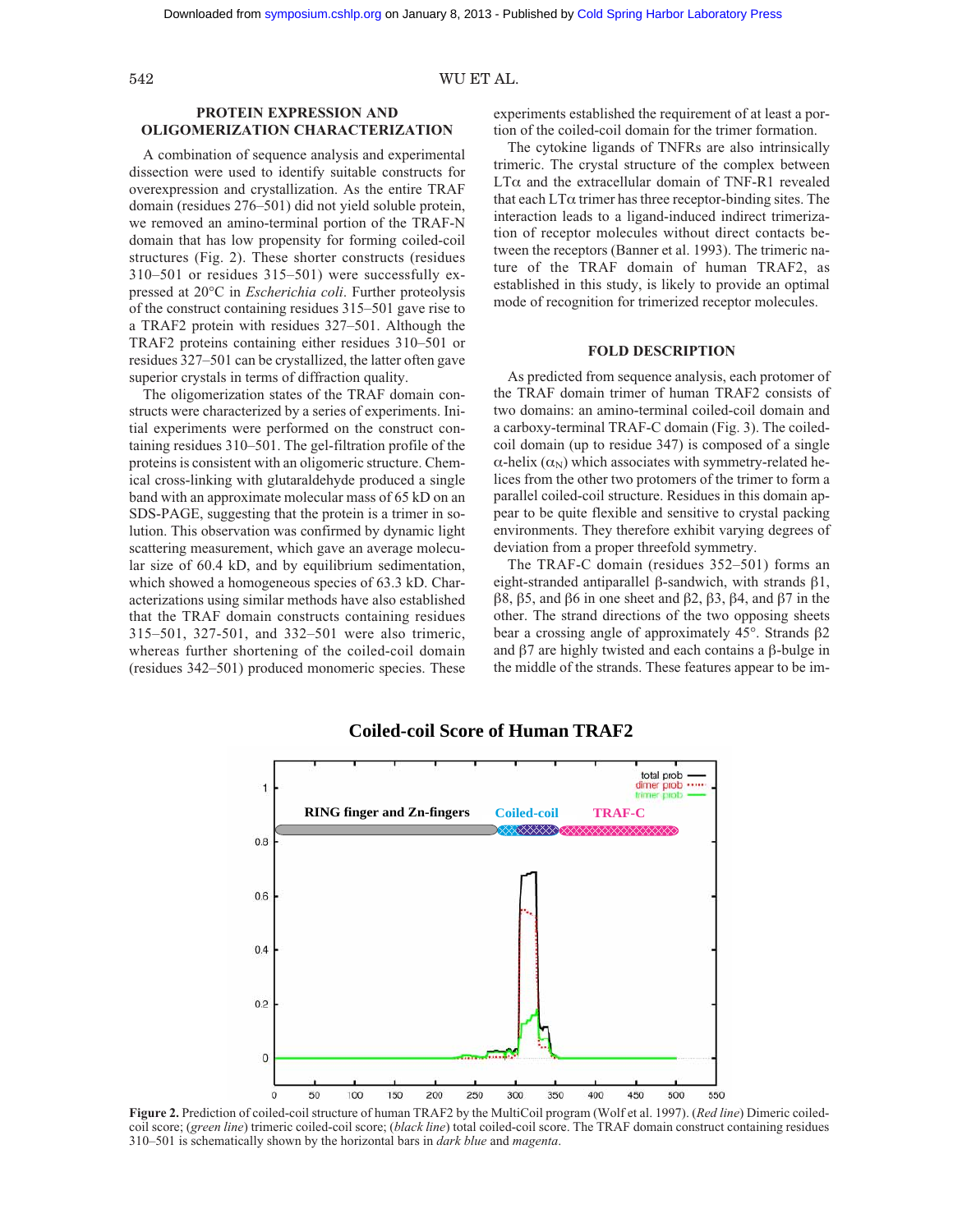

**Figure 3.** Stereo ribbon diagram of the TRAF domain protomer of human TRAF2 in the peptide-free structure. (*Cyan*) β-strands; (*yellow*) α-helix; (*magenta*) loops. (Reprinted, with permission from Park et al. 1999 [copyright Macmillan] http://www.nature.com.)

portant for both structural architecture and receptor interaction (see below). There is a three-turn  $\alpha$ -helix  $(\alpha_1)$  in the crossover connection between strands β1 and β2. A short β-strand (β0, residues 348–350) precedes the TRAF-C domain and runs parallel to the portion of β2 strand immediately after the β-bulge.

Visual inspection of the SCOP structure database (Murzin et al. 1995) and automatic structural similarity search using the Dali program (Holm and Sander 1995) failed to identify any known structure with a similar βsandwich fold as the TRAF-C domain. It appears then that this domain represents a novel fold for an eightstranded antiparallel β-sandwich. The sequence conservation of the TRAF-C domain among the TRAF family members suggests strongly that this structure is preserved throughout the TRAF family.

# **STRUCTURE OF THE TRAF DOMAIN TRIMER**

The TRAF domain trimer of human TRAF2 has the shape of a mushroom with the TRAF-C domain as the cap and the coiled-coil domain as the stalk (Fig. 4). The mushroom cap has a dimension of between 50 and 80 Å wide and obeys proper threefold symmetry. The length of the stalk is related to the protein constructs in each crystal and is approximately 50 Å long for the five heptad repeats in the complex with TNF-R2. The coiled-coil region is more flexible and may deviate from threefold symmetry as it projects away from the mushroom cap. There is a solventaccessible hole at the center of the top face of the mushroom, directly opposite the protruding coiled-coil.

The trimer interface is formed by residues in the coiledcoil domain as well as those in the TRAF-C domain (Fig. 4). The TRAF-C domain alone buries 1920  $\AA^2$  surface area upon trimerization. This gives  $640 \text{ Å}^2$  per protomer and is relatively poor compared to some other tight interactions (Janin et al. 1988). This is, however, in agreement with earlier studies that showed the inadequacy of the TRAF-C domain alone for TRAF self-oligomerization (Takeuchi et al. 1996). Inclusion of the coiled-coil domain increases the buried surface area, making oligomerization possible. Our solution studies suggest that a minimum of approximately two heptad repeats (residues 334–347), which increases the surface area burial to 1060  $A<sup>2</sup>$  per protomer, may be required for trimer formation. Interestingly, the coiled-coil domain of TRAF4 contains only three heptad repeats, the shortest among TRAFs. Further shortening of the coiled-coil domain by trypsin digest (residues 342–501) produced monomers in solution, whereas lengthening of the coiled-coil region may be expected to enhance the stability of the trimeric state of TRAF proteins.

Hydrophobic residues at positions a and d of the heptad repeats mediate the coiled-coil association in the TRAF domain structure, as seen in other coiled-coil



**Figure 4.** Structure of the TRAF domain trimer in the peptidefree form. (*a*) Surface representation of the TRAF domain trimer, showing the mushroom-shaped molecule with the threefold axis in the vertical direction. Surface color coding is according to electrostatic surface potential. (*b*) Ribbon diagram of the TRAF domain trimer, looking down the threefold axis. Residues involved in trimerization are shown as stick models.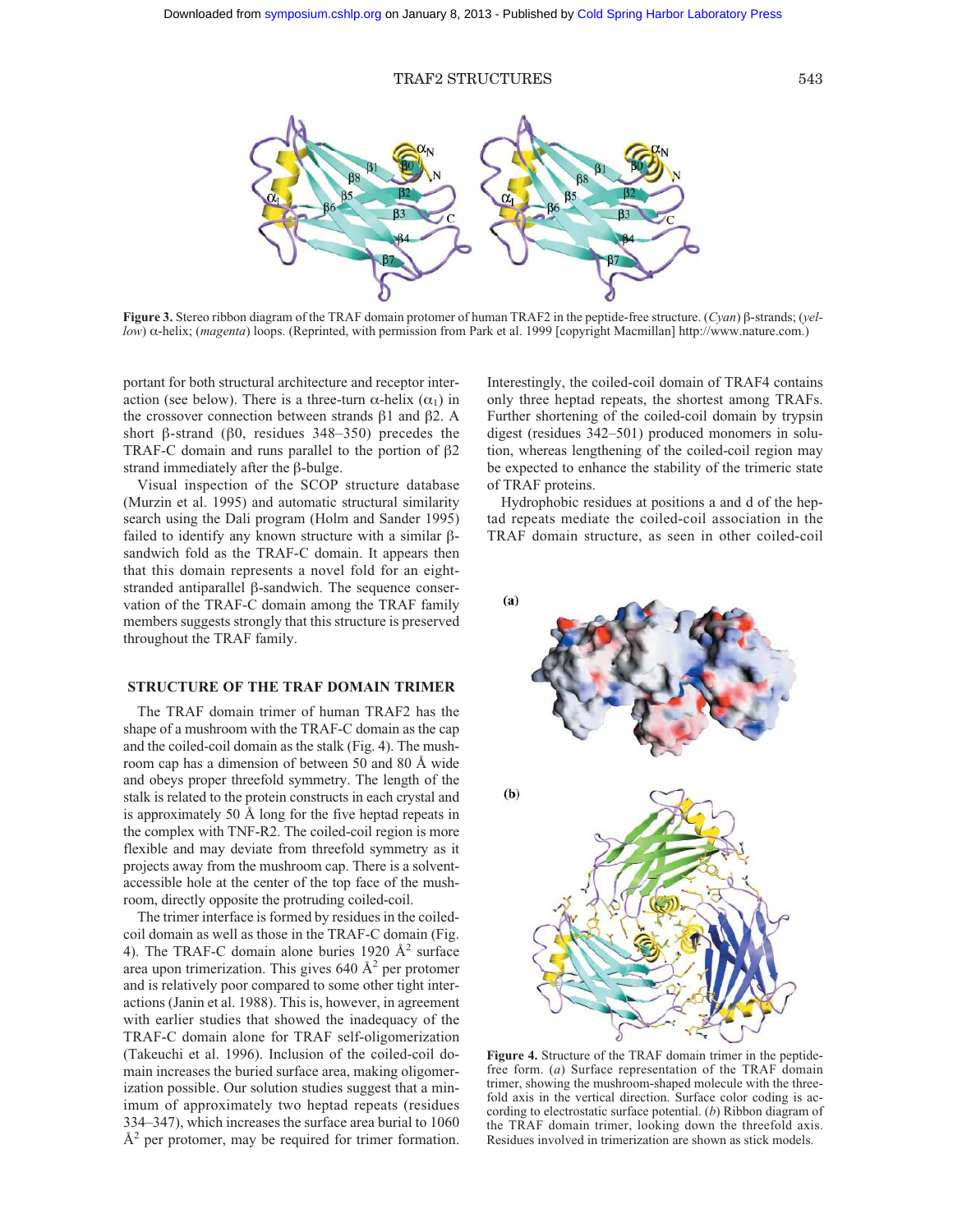# 544 WU ET AL.

structures (Harbury et al. 1993). Superposition of the coiled-coil structure with those from other proteins, including hemagglutinin (PDB entry 2viu) (Fleury et al. 1998) and gp41 (PDB entry 1aik) (Chan et al. 1997), showed significant differences in the relative positioning and twisting of the helices, reflecting differences in the buried side chains. There is a hydrogen bond between a main-chain carbonyl at the end of the coiled-coil domain (residue 346) and the side-chain guanidinium group of R385 in the TRAF-C domain of a neighboring protomer, making it the only interaction between the two domains at the trimerization interface.

The TRAF-C domains interact with each other by packing one end of the β-sandwich (the β2β3, β4β5, and β6β7 connections) against an edge and a face of the βsandwich (β0, β1, β8, β5β6, and β7β8 connections) of the neighboring protomer (Fig. 4). Residues that participate in the formation of this interface are mixed in nature, with hydrophobic residues (such as I355, Y386, A420, L421, and F491) that cluster at the center of each interface. Besides the hydrophobic interactions, the side chain of K357 forms a hydrogen bond with the main-chain carbonyl of residue 417. In addition, there is a salt bridge between the side chains of residues R458 and D487. Both polar and nonpolar contacting residues show significant conservation among the TRAF family members.

The significant sequence conservation at the trimerization interface suggests that other TRAF molecules may be able to form similar homotrimers as well. In addition, heterotrimers of TRAF proteins may also be possible with this conserved interface. Hetero-oligomerizations between many TRAF proteins have been observed in vitro (Pullen et al. 1998). TRAF2 and TRAF1 have been shown to interact in vivo (Rothe et al. 1994). In the presence of TRAF1, TRAF2 appears to prefer interaction with TRAF1 rather than itself. TRAF1, which lacks the zinc-binding motifs in the amino-terminal region, has been shown to inhibit apoptotic signals via an unknown mechanism (Speiser et al. 1997). The simultaneous recruitment of both TRAF1 and TRAF2 to the receptors through hetero-oligomerization may therefore enrich the signal transduction from these receptors.

Although the energetics of TRAF trimerization appears to depend on both the TRAF-C domain and the coiledcoil domain, the preference of trimerization versus other types of oligomerization may rely on the TRAF-C domain. This speculation comes from the observation that the coiled-coil domains of TRAFs do not appear to contain characteristic sequences for trimerization. In fact, predictions often gave higher scores for dimerization instead of trimerization for the coiled-coils in TRAFs (see Fig. 2). It is therefore likely that TRAF trimerization is initiated from the TRAF-C domain and further stabilized by the coiled-coil domain. Such a hypothesis may be verified by producing TRAF proteins containing only the coiled-coil domains.

#### **INTERACTION OF TRAF2 WITH TNF-R2**

Using deletion mutagenesis and peptide mapping, the TRAF-binding site on TNF-R2 has been located to a nine-residue peptide near the carboxyl terminus of the receptor (420´-QVPFSKEEC-428´, primed numbers used to denote receptor residues) (Boucher et al. 1997). This peptide was chemically synthesized with amino-terminal acetylation and carboxy-terminal amidation for cocrystallization with the TRAF domain of TRAF2.

In this complex structure, each TNF-R2 peptide binds symmetrically to a shallow surface depression on the side of the mushroom-shaped TRAF domain trimer, extending from the top to the bottom rim of the mushroom cap (Fig. 5). This orientation of the peptide suggests that the mushroom cap may be placed proximal to the cell membrane for close interaction with receptors, and the stalk may be pointing toward the inside of the cell for the amino-terminal domain to interact with downstream molecules.



**Figure 5.** Ribbon drawing of the trimeric TRAF domain in complex with the TNF-R2 peptide, looking down the threefold axis (*a*) and with the threefold axis vertical (*b*). The β-strands in each protomer are shown, respectively, in *cyan*, *green*, and *purple*. The peptide is shown as stick models in *a* and as orange circular ribbons in *b*. One copy of the TNF-R2 peptide is generated by symmetry.

a)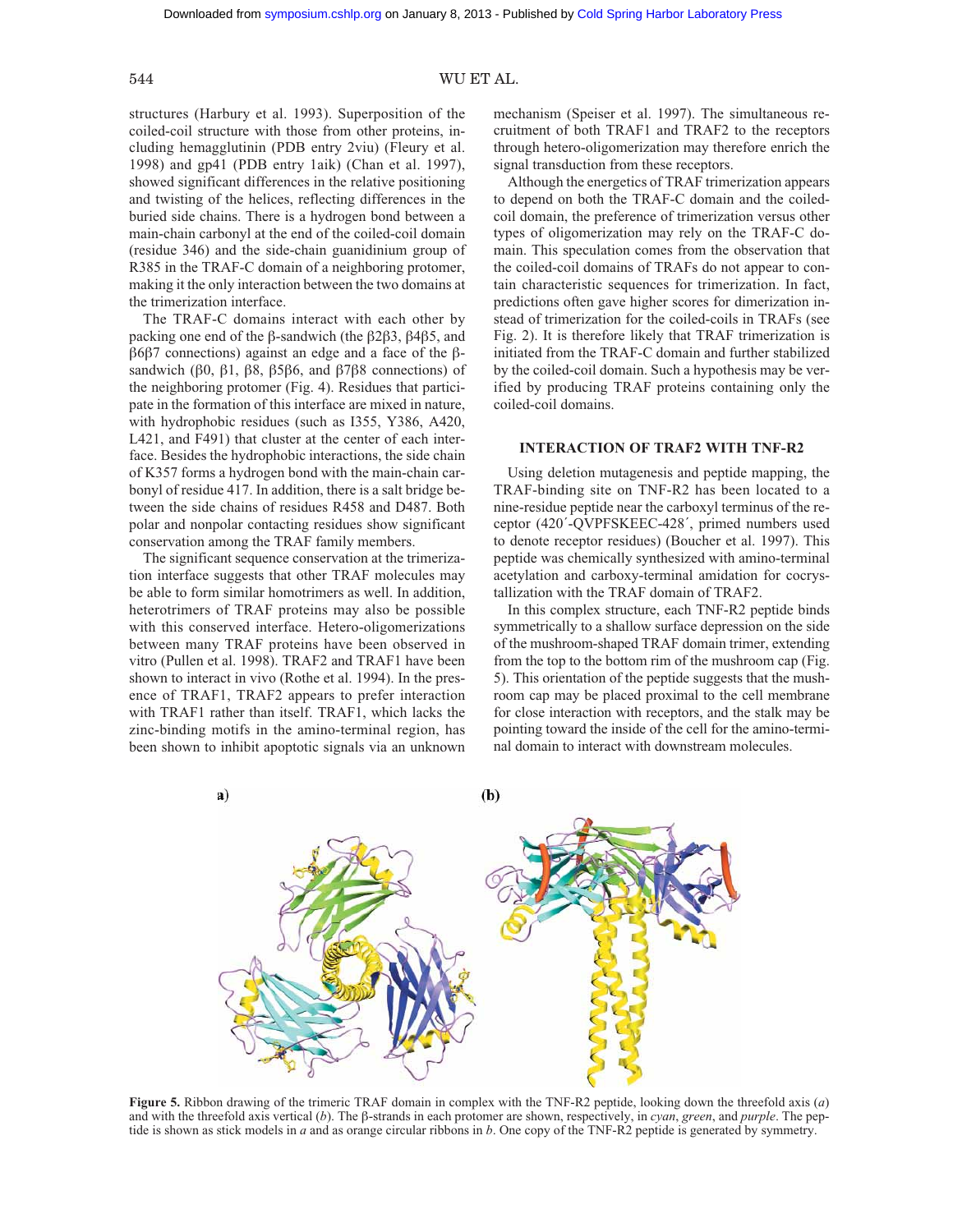The receptor-binding site on TRAF2 is situated away from the trimerization interface so that each receptor peptide contacts one TRAF domain exclusively. The conformation of the receptor-binding site remains essentially unchanged upon binding, and there is no significant rearrangement of the quaternary organization of the trimer.

A major portion of the receptor peptide (residues S424´–E427´) assumes a polyproline II helix (PPII) main-chain conformation when bound to TRAF2. PPII is analogous to a slightly twisted β-strand that allows a sidechain periodicity of three per turn. Although originally named after the conformation assumed by a polyproline helix, this conformation does not require proline and is quite abundant in protein structures (Stapley and Creamer 1999). It is frequently observed in protein-peptide interactions such as the peptides bound to MHC and SH3 proteins (Lim et al. 1994; Stern et al. 1994). The main-chain twisting appears to allow peptides to maximize sidechain contacts with proteins.

The receptor-binding site on TRAF2 is formed by the exposed faces of strand β6 in the first sheet and strands β7, β4, and β3 in the second sheet (Fig. 6). A portion of the peptide chain (K425´-E427´) runs antiparallel and adjacent to the latter half of strand β7 (residues 466–468), immediately after the β-bulge in this strand. This leads to three main-chain hydrogen bonds between the peptide and TRAF2, extending the four-stranded second β-sheet by one strand. In addition, the main-chain amide group of C428´ is within hydrogen-bonding distance to the carboxylate group of D399 in TRAF2. The formation of a βsheet is a major feature of many protein-peptide interactions, such as the substrate recognition by proteases (Tong et al. 1998) and the peptide recognition by the PTB and PDZ domains (Kuriyan and Cowburn 1997).

Residues P422´–C428´ of the receptor peptide show interactions with the TRAF2 protein (Fig. 6), burying 500  $A<sup>2</sup>$  surface area upon binding. Residues Q420'–V421' are ordered only in one copy of the peptide, where it is stabi-



**Figure 6.** TRAF2–TNF-R2 interaction. (*a*) Molecular surface of a TRAF domain protomer of TRAF2 and the bound TNF-R2 peptide (stick model), showing with the threefold axis in the vertical direction. Surface color coding is according to electrostatic surface potential, scaled from –30 to +30 kT*e*–1, with *blue* for positive and *red* for negative. Selected residues in the receptor peptide and the underlying secondary structural elements of TRAF2 at the binding site are labeled. (*b*) Stereoview of the detailed interaction between the TNF-R2 peptide (carbon atoms shown in *yellow*) and TRAF2 (carbon atoms shown in *gray*). The main chain of the TRAF2 structure is shown in *cyan* as backbone worms. Selected residues in the peptide (primed numbers in *green*) and the protein (in *gray*) are labeled. The peptide residues are also labeled by their positions in the TRAF-binding motif (see text). Hydrogen bonds and salt bridge are shown by black dotted lines. (Modified, with permission, from Park et al. 1999.)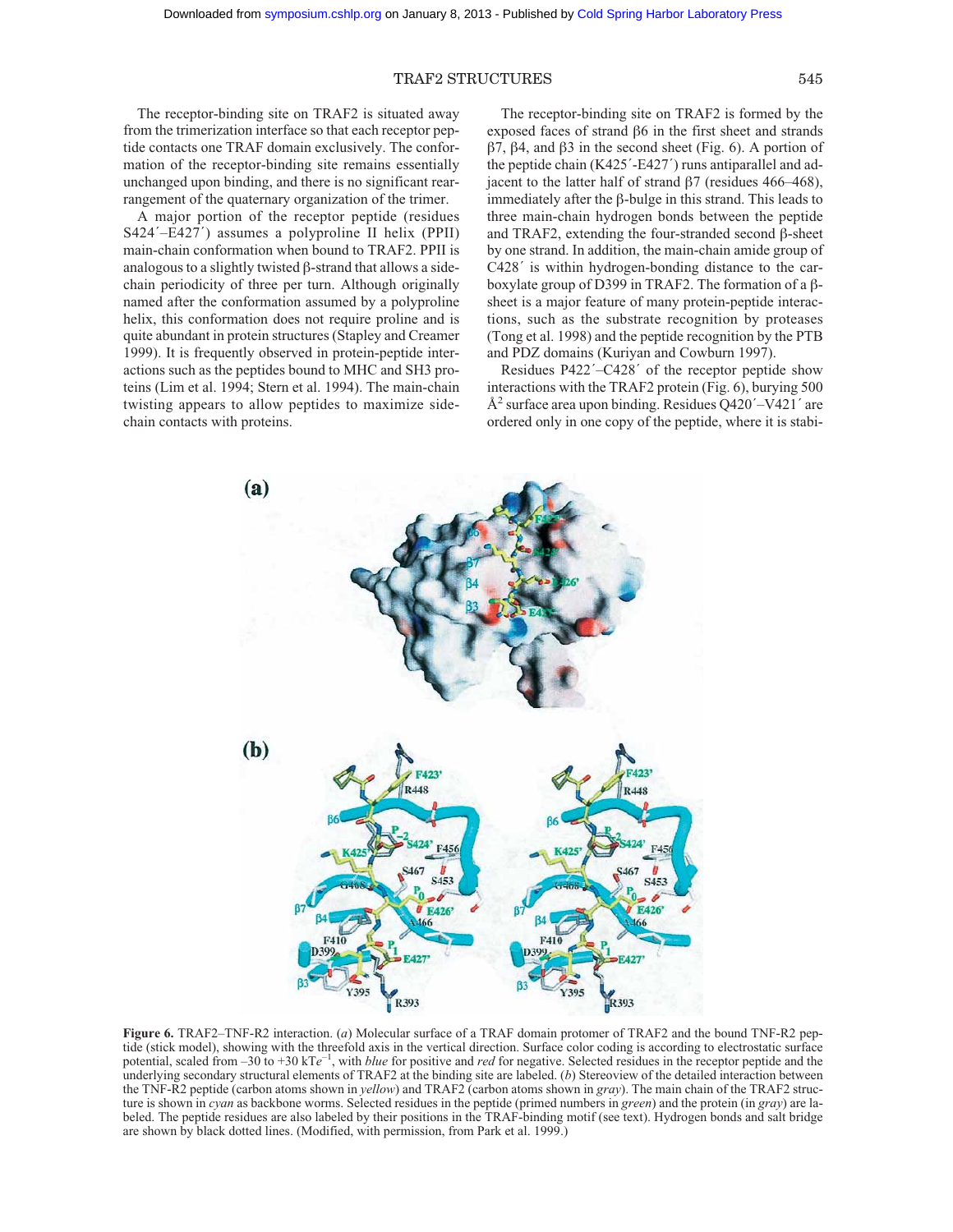# 546 WU ET AL.

lized by crystal packing. Although most of the receptor residues are bound to shallow pockets on the surface of the TRAF domain, there is considerable shape complementarity between TRAF2 and the TNF-R2 peptide, resulting in many van der Waals contacts. Among these interactions, approximately 50% are polar-nonpolar contacts, 35% are nonpolar-nonpolar contacts, and 15% are polar-polar contacts.

Residues S424´, E427´, and possibly E426´ of the receptor peptide are recognized specifically by TRAF2 (Fig. 6). The side chain of S424´ binds to a small pocket on the surface of the protein and becomes completely buried. The hydroxyl of S424´ is within hydrogen-bonding distance to the hydroxyl group of S467 (in strand β7) of TRAF2. The side-chain carboxylate group of E427´ forms an ion pair with R393 ( $\beta$ 3) and is also hydrogenbonded to the side-chain hydroxyl of Y395 (β3). The aliphatic portion of the E427´ side chain is mostly buried, leaving 13% surface exposure for the entire side chain. The terminal carboxylate group of residue E426´ sits close to the hydroxyls of three serine residues (S453, S454, and S455), even though only one potential hydrogen bond may be possible between the carboxylate and the hydroxyls. These residues of the receptor therefore appear to be the major determinants of binding specificity. Additionally, the main-chain hydrogen-bonding interactions between the peptide and TRAF2 are also mediated through these residues. They are then likely to serve as anchoring points during binding.

The receptor-binding surface, including the key residues R393, Y395, and S467, is highly conserved among TRAF1, 2, 3, and 5, explaining the overlapping receptor specificity of these TRAFs. TRAF4 and TRAF6 both show drastic mutations at these residues, such as the R393S, Y395F, and S467F mutations in TRAF4 and the Y395H and S467F mutations in TRAF6. Whereas TRAF4 appears to locate in the nucleus and has never been shown to interact with any receptors, TRAF6 binds to sequences distinct from those described for other TRAFs.

# **INTERACTIONS OF TRAF2 WITH OTHER RECEPTORS**

Although the TRAF-binding TNF-R2 peptide bears an apparent consensus of ΦSxEE, many other TRAF-binding sequences contain the PxQx(T/S/D) or the QEE motif. It is not clear from the TNF-R2 complex whether these additional sequences may also utilize the same receptor-binding site on TRAF2. Additional crystal structures of the TRAF domain of TRAF2 in complex with sequences from CD40 and LMP1 (PxQxT motif), Ox40 and 4-1BB (QEE motif), and CD30 (ΦSxEE motif) revealed a conserved mode of receptor recognition by TRAF2.

Structural superposition of six receptor peptides (TNF-R2, CD40, LMP1, CD30, Ox40, and 4-1BB) gave rise to a core of four residues (Fig. 7). The third position of the four-residue core is highly conserved in sequence with glutamic acid in TNF-R2 and CD30 and glutamine in CD40, LMP1, Ox40, and 4-1BB. We denote this position as the zero position  $(P_0)$  of TRAF2-binding sequences with the core residues extending from  $P_2$  to  $P_1$ .

The structure-based alignment of all known TRAFbinding sequences allowed the unification of TRAFbinding motifs (Fig. 8). Two alternative TRAF-binding motifs were defined. The major TRAF-binding motif has the consensus of  $(P/S/A/T)x(Q/E)E$ , which encompasses most of the TRAF-binding sequences. The minor TRAFbinding motif was observed in the LMP1 complex, bearing a consensus of PxQxxD.

The major TRAF-binding motif is dictated by the side chains at positions  $P_{-2}$ ,  $P_0$ , and  $P_1$  (Fig.7). The side chains at the  $P_{-2}$  position are buried into a small pocket on the surface of TRAF2. They are most frequently occupied by proline, followed by serine and other amino acid with small side chains. Important conformational differences exist between the two observed side chains at the  $P_0$  position. The glutamine side chain at this position is within hydrogen-bonding distance to the three hydroxyls from S453, S454, and S455 of TRAF2 whereas the glutamic acid side chain is positioned somewhat farther away from the TRAF2 surface so that only one hydrogen bond may be possible. The glutamic acid at the  $P_1$  position makes specific interactions to the R393 and Y395 side chains of TRAF2, as seen in the TNF-R2 complex.

The minor TRAF-binding motif is determined by the  $P_{-2}$ ,  $P_0$ , and  $P_3$  positions (Fig. 7). Although the only observed residues at the  $P_{-2}$  and  $P_0$  positions of this motif are proline and glutamine, respectively, the structural similarity with the major TRAF-binding motif at these positions suggests that they are subjected to the same side-chain selectivity. The differences between the two motifs reside at the  $P_1$  and  $P_3$  positions. In the minor motif, the  $P_1$  position is not occupied by glutamic acid. Instead, the  $P_3$  position is aspartic acid, which compensates for the salt bridge and hydrogenbonding interactions with R393 and Y395 of TRAF2.

### **IMPLICATION IN TRAF SIGNAL TRANSDUCTION**

TRAF molecules have intrinsic low affinities to monomeric receptor peptides with dissociation constants in the range of  $0.04-1.5$  mm (H.Ye et al., in prep.). This suggests that TRAF molecules do not associate with receptors in the unliganded state. TRAF signaling is initiated as the inherently trimeric ligands of the TNF superfamily bind and oligomerize the extracellular domains of TNFRs, which brings the intracellular domains of three receptor molecules into proximity for the simultaneous interaction with TRAFs.

Our structural studies provide an avidity-based explanation for the response of TRAF molecules to receptor trimerization and therefore the transduction of signals across the cellular membrane. This avidity-based enhancement of TRAF-receptor interactions is in agreement with experimental observations. For example, ligand-induced TRAF recruitment to receptors or the cell surface has been observed for several TNFRs including TNF-R2, CD40, and LTβR (Shu et al. 1996; Kuhne et al. 1997; Van Arsdale et al. 1997).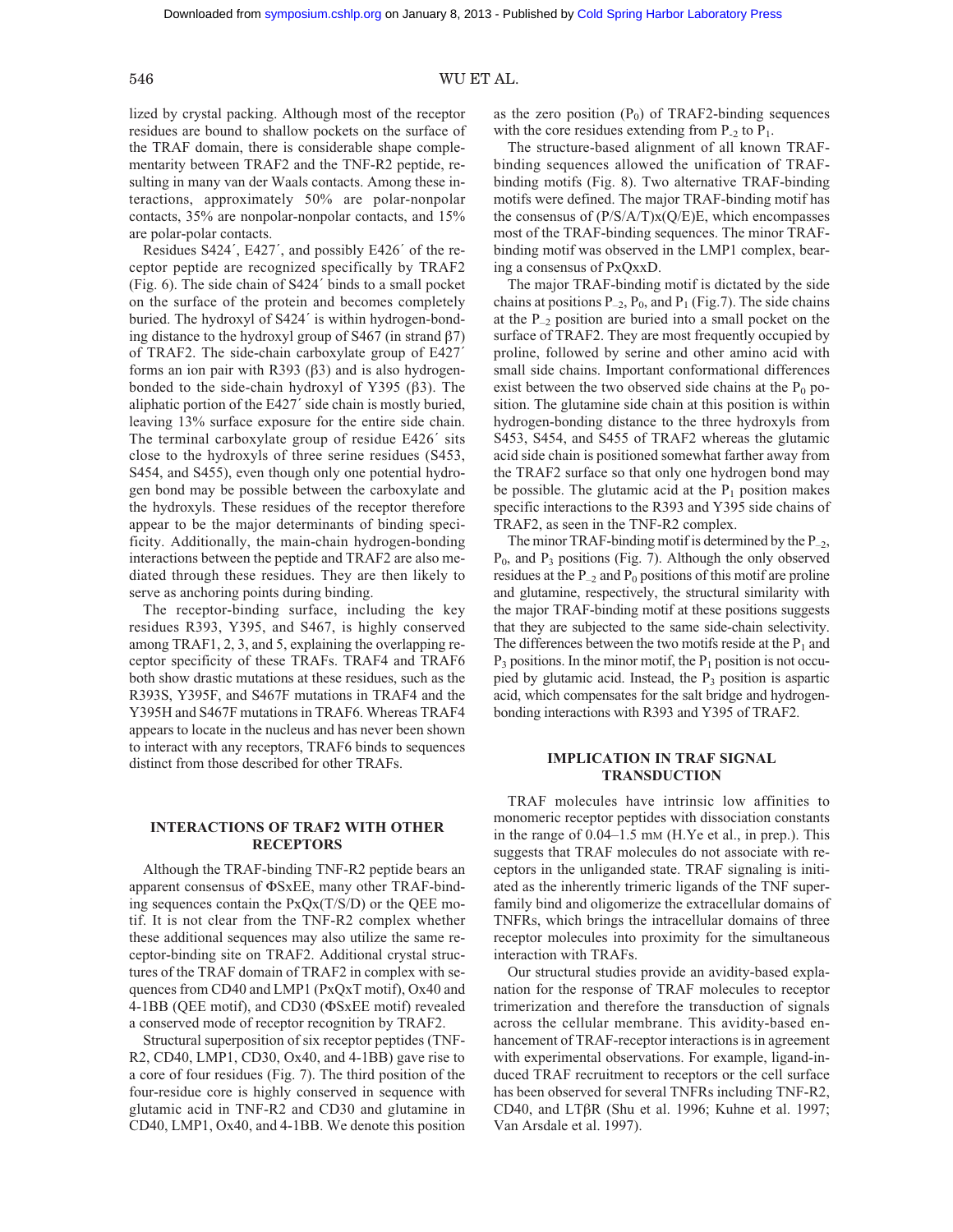There are many possibilities regarding how TRAF recruitment to receptors might activate downstream effectors. First of all, if TRAFs are induced to trimerize upon receptor binding, this trimerization may then bring the associated kinase molecules into proximity for autophosphorylation and activation. Second, following receptor binding, gross conformational changes may occur in the relative orientation between the amino-terminal zinccontaining domain and the TRAF domain to allow the binding and activation of downstream effectors. Third, if



**Figure 7.** Structural comparison of several TRAF-binding sequences. (*a*) Stereoview of the structural superposition of receptor peptides. (*Blue*) Nitrogen atoms; (*red*) oxygen atoms; (*green*) sulfur atoms. Carbon atoms: *yellow* (CD40), *gray* (CD30), *green* (Ox40), *pink* (4-1BB), *cyan* (LMP1), and *purple* (TNF-R2, PDB entry 1ca9). Peptides from CD40, CD30, Ox40, 4-1BB, and LMP1 contain ordered acetyl groups at the amino termini. (*a*, Reprinted, with permission, from Ye et al. 1999 [copyright Cell Press].) (*b*) Stereo plot of the interaction observed in the major TRAF-binding motif of CD40. The TRAF domain is shown as *purple* worm and stick models with carbon atoms in *gray*. The peptide is shown as stick models with carbon atoms in *yellow*. The side chain at the P–1 position and the entire chain after the amide of the  $P_2$  position are omitted for clarity. Atoms within hydrogen-bonding distances are connected with black dotted lines. The β-strands in the path of the peptide and selected residues in the TRAF domain are labeled. Note the difference between the glutamine at the P<sub>0</sub> position and the glutamic acid at the P<sub>0</sub> position (Fig. 6). (*c*) Stereo plot of the interaction observed in the minor TRAF-binding motif of LMP1. Note the differences at the  $\overline{P_1}$  and  $\overline{P_3}$  positions between the major and minor TRAFbinding motifs. (Modified from Ye et al. 1999.)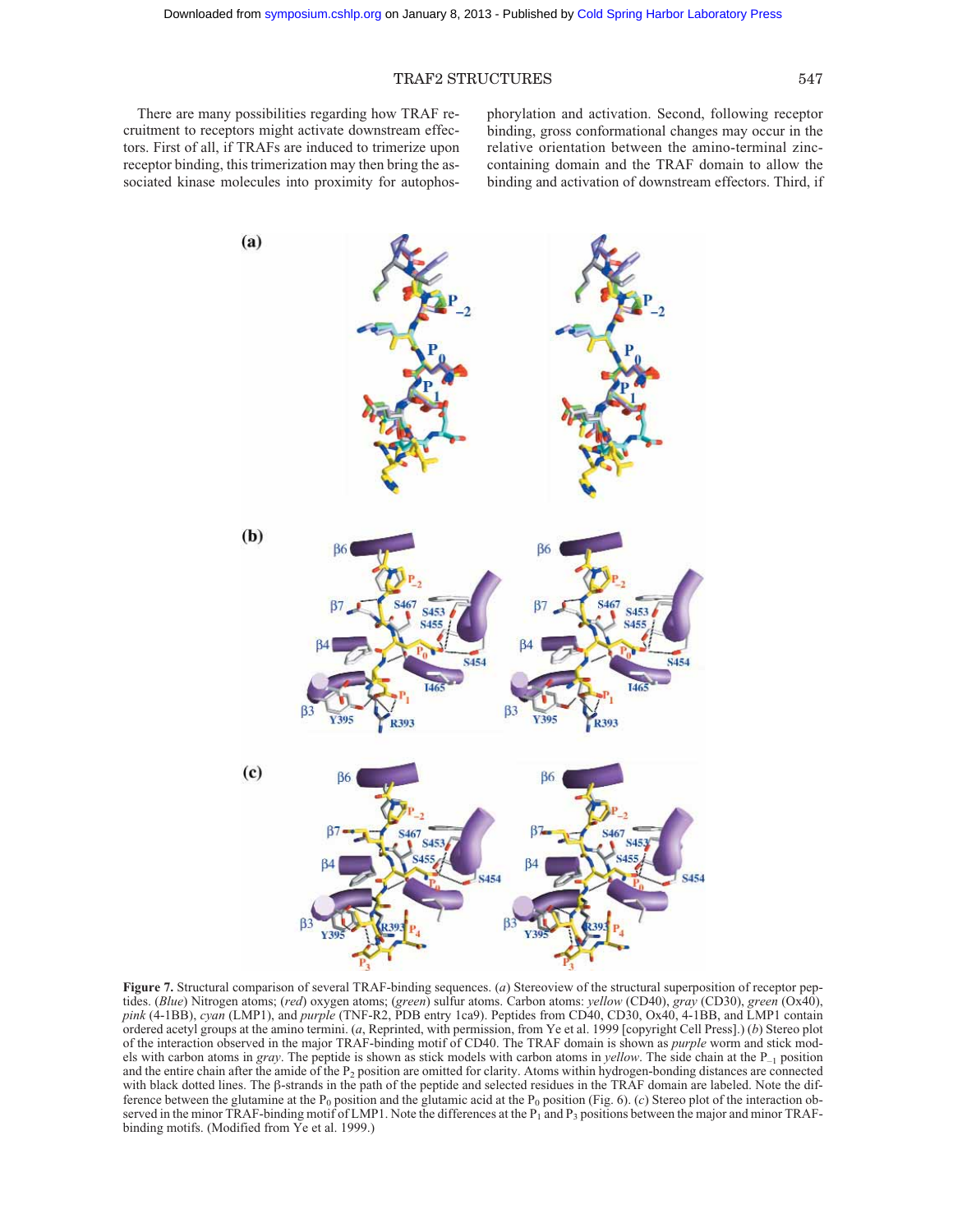| (a) |                                                                                                 |              |              |                              | $P_{-4}P_{-3}P_{-2}P_{-1}P_0P_1P_2P_3P_4P_5P_6$ |                       |                       |                        |        |        |        |                    |
|-----|-------------------------------------------------------------------------------------------------|--------------|--------------|------------------------------|-------------------------------------------------|-----------------------|-----------------------|------------------------|--------|--------|--------|--------------------|
|     | hTNF-R2 (422-428)<br>hCD40 (250-258)<br>hCD40 (250-254)<br>hCD30 (576-583)<br>$hOx 40(262-266)$ | ••P F<br>M L |              | S<br>P<br>P<br>S<br>P        | K<br>v<br>v<br>v<br>I                           | Е<br>Q<br>Q<br>Е<br>Q | Е<br>E<br>E<br>E<br>E | c<br>т<br>T<br>ЕG<br>Е |        |        |        | $L$ H G C $\cdots$ |
|     | m4-1BB (231-236)<br>$hLMP-1(204-210)$                                                           |              | G            | Α<br>P                       | А<br>Q                                          | Q<br>Q                | Ē<br>A                | E<br>т                 | D      | D      |        |                    |
| (b) |                                                                                                 |              |              |                              | $P_{-4}P_{-3}P_{-2}P_{-1}P_0P_1P_2P_3P_4P_5P_6$ |                       |                       |                        |        |        |        |                    |
|     | hTNF-R2 (422-432)                                                                               | Р            | F            | s                            | K                                               | Е                     | Е                     | с                      | A      | F      | R      | s                  |
|     | hCD40 (248-258)                                                                                 | A            | A            | P                            | v                                               | Q                     | Ē                     | T                      | L      | н      | G      | C                  |
|     | hCD30 (576-586)                                                                                 | M            | L            | s                            | v                                               | Е                     | E                     | Е                      | G      | K      | Е      | D                  |
|     | hCD30 (559-569)                                                                                 | н            | Y            | $\overline{\mathbf{P}}$      | E                                               | Q                     | E                     | т                      | Е      | P      | Р      | Ľ                  |
|     | $hCD27$ $(244-254)$                                                                             | T            | I            | P                            | I                                               | Q                     | E                     | D                      | Y      | R      | к      | P                  |
|     | $hLT\beta R$ (400-410)<br>hATAR (266-276)                                                       | s<br>T       | T<br>v       | P<br>$\overline{\mathtt{A}}$ | H<br>v                                          | Q<br>E                | E<br>E                | D<br>т                 | G<br>I | ĸ<br>P | A<br>S | W<br>F             |
|     | $(260 - 270)$<br>h0x40                                                                          | $\mathbf R$  | T            | P                            | I                                               | Q                     | E                     | Е                      | Q      | А      | D      | A                  |
|     | $m4-1BB$ (230-240)                                                                              | т            | G            | Ā                            | A                                               | Q                     | Ē                     | Е                      | D      | A      | C      | S                  |
|     | $m4-1BB$ (242-252)                                                                              | R            | C            | P                            | Q                                               | E                     | E                     | Е                      | G      | G      | G      | G                  |
|     | h4-1BB (232-242)                                                                                | v            | Q            | T                            | T                                               | Q                     | E                     | Е                      | D      | G      | C      | S                  |
|     | $h4-1BB$<br>$(244 - 254)$                                                                       | R            | F            | P                            | E                                               | E                     | E                     | Е                      | G      | G      | C      | E                  |
|     | bLMP1 (204-214)                                                                                 | R            | т            | P                            | v                                               | Q                     | E                     | S                      | G      | Y      | P      | D                  |
|     | bLMP1 (219-229)                                                                                 | R            | $\mathbf{P}$ | P                            | v                                               | Q                     | Ē                     | т                      | G      | G      | G      | G                  |
|     | bLMP1 (243-253)*                                                                                | н            | $\mathbf{P}$ | Þ                            | v                                               | Q                     | Ē                     | т                      | G      | G      | G      | G                  |
|     | bLMP1 (315-325)                                                                                 | н            | P            | P                            | v                                               | Q                     | Ē                     | т                      | G      | Е      | G      | G                  |
|     | $(359 - 369)$<br>bLMP1                                                                          | н            | P            | P                            | I                                               | Q                     | Е                     | T                      | G      | N      | G      | G                  |
|     | major<br>consensus                                                                              |              |              |                              | $P/S/A/T \times Q/E E$                          |                       |                       |                        |        |        |        |                    |
|     | $(178 - 188)$<br>hTANK                                                                          | s            | v            | P                            | I                                               | Q                     | c                     | т                      | D      | к      | т      | D                  |
|     | hLMP1<br>$(202 - 212)$                                                                          | P            | н            | P                            | Q                                               | Q                     | A                     | т                      | D      | D      | S      | s                  |
|     | $(315 - 325)$ #<br>rLMP1                                                                        | P            | Y            | P                            | I                                               | Q                     | A                     | т                      | D      | G      | G      | N                  |
|     | $(377 - 387)$<br>rLMP1                                                                          | P            | н            | P                            | I                                               | Q                     | А                     | т                      | D      | G      | Α      | N                  |
|     | $(425 - 435)$<br>rLMP1                                                                          | P            | H            | P                            | v                                               | Q                     | Α                     | s                      | D      | G      | G      | D                  |
|     | minor<br>consensus                                                                              |              |              | P                            | x                                               | Q                     | x                     | x                      | D      |        |        |                    |

**Figure 8.** Structure-based alignment of TRAF-binding sequences. (*a*) Structure-based sequence alignment of the receptor peptides used in the crystals. Only ordered residues are shown. Additional residues at each termini that were disordered in the structures are represented by double dots. Positions recognized specifically by the TRAF domain are shaded, respectively, in colors. Residue numbers in parentheses are those of the receptor precursors. (*b*) Global alignment of known TRAF-binding sequences based on the structural information. Residues between sites P–4 and  $P_6$  are shown, with color shadings at the  $P_{-2}$ ,  $P_0$ ,  $P_1$ , and  $P_3$  positions. (*Red*) Consensus TRAF-binding motifs. (*h*)human; (*m*) mouse; (b) baboon; (r) rhesus. (\*) This sequence repeated in baboon LMP1 at residues 267–277 and 291–301. (#) This sequence repeated in rhesus LMP1 at residues 340–350. (Reprinted, with permission, from Ye et al. 1999 [copyright Cell Press].)

TRAFs are associated with inhibitory molecules such as I-TRAF/TANK in the cytosol, the receptor association might displace these molecules and allow the binding of downstream effectors. In addition, if the downstream kinase cascade is to be carried out near the membrane, the cell surface localization of TRAFs through receptor binding may facilitate such kinase cascade.

Our structures do not provide any direct support to any of these possible mechanisms of TRAF downstream signaling. Further structural studies, in conjunction with other research methods, are required to determine the basis of downstream signaling by the TRAF proteins.

# **ACKNOWLEDGMENT**

We thank Vicki Burkitt and Anthony Villa for technical assistance, Temple Burling for maintaining the X-ray equipment and computers, Min Lu for ultracentrifugation experiments, Craig Ogata for access and assistance at the

X4A beamline of NSLS, members of the CHESS for help at the A1 and F2 beamline, and Geoffrey Douglas and Martha Cervantes for their summer research in the laboratory.

#### **REFERENCES**

- Aizawa S., Nakano H., Ishida T., Horie R., Nagai M., Ito K., Yagita H., Okumura K., Inoue J., and Watanabe, T. 1997. Tumor necrosis factor receptor-associated factor (TRAF) 5 and TRAF2 are involved in CD30-mediated NFκB activation. *J. Biol. Chem.* **272:** 2042.
- Akiba H., Nakano H., Nishinaka S., Shindo M., Kobata T., Atsuta M., Morimoto C., Ware C.F., Malinin N.L., Wallach D., Yagita H., and Okumura K. 1998. CD27, a member of the tumor necrosis factor receptor superfamily, activates NF-κB and stress-activated protein kinase/c-Jun N-terminal kinase via TRAF2, TRAF5, and NF-κB-inducing kinase. *J. Biol. Chem.* **273:** 13353.
- Arch R.H. and Thompson C.B. 1998. 4-1BB and Ox40 are members of a tumor necrosis factor (TNF)-nerve growth factor receptor subfamily that bind TNF receptor-associated factors and activate nuclear factor κ*B. Mol. Cell. Biol.* **18:** 558.
- Arch R.H., Gedrich R.W., and Thompson C.B. 1998. Tumor necrosis factor receptor-associated factors (TRAFs)— a family of adapter proteins that regulates life and death. *Genes Dev.* **12:** 2821.
- Banner D.W., D'Arcy A., Janes W., Gentz R., Schoenfeld H.J., Broger C., Loetscher H., and Lesslauer W. 1993. Crystal structure of the soluble human 55 kd TNF receptor-human TNF beta complex: Implications for TNF receptor activation. *Cell* **73:** 431.
- Boucher L., Marengere L.E.M., Lu Y., Thukral S., and Mak T.W. 1997. Binding sites of cytoplasmic effectors TRAF1, 2, and 3 on CD30 and other members of the TNF receptor superfamily. *Biochem. Biophys. Res. Commun.* **233:** 592.
- Brodeur S.R., Cheng G., Baltimore D., and Thorley-Lawson D.A. 1997. Localization of the major NF-κB-activating site and the sole TRAF3 binding site of LMP-1 defines two distinct signaling motifs. *J. Biol. Chem.* **272:** 19777.
- Cao Z., Henzel W.J., and Gao X. 1996a. IRAK: A kinase associated with the interleukin-1 receptor. *Science* **271:** 1128.
- Cao Z., Xiong J., Takeuchi M., Kurama T., and Goeddel D.V. 1996b. TRAF6 is a signal transducer for interleukin-1. *Nature* **383:** 443.
- Chan D.C., Fass D., Berger J.M., and Kim P.S. 1997. Core structure of gp41 from the HIV envelope glycoprotein. *Cell* **89:** 263.
- Cheng G., Cleary A.M., Ye Z., Hong D.I., Lederman S., and Baltimore D. 1995. Involvement of CRAF1, a relative of TRAF, in CD40 signaling. *Science* **267:** 1494.
- Darnay B.G., Ni J., Moore P.A., and Aggarwal B.B. 1999. Activation of NF-κB by RANK requires tumor necrosis factor receptor-associated factor (TRAF) 6 and NF-κB-inducing kinase. Identification of a novel TRAF6 interaction motif. *J. Biol. Chem.* **274:** 7724.
- Devergne O., Hatzivassiliou E., Izumi K.M., Kaye K.M., Kleijnen M.F., Kieff E., and Mosialos G. 1996. Association of TRAF1, TRAF2, and TRAF3 with an Epstein-Barr virus LMP1 domain important for B-lymphocyte transformation: Role in NF-κB activation. *Mol. Cell. Biol.* **16:** 7098.
- Fleury D., Wharton S.A., Skehel J.J., Knossow M., and Bizebard T. 1998. Antigen distortion allows influenza virus to escape neutralization. *Nat. Struct. Biol.* **5:** 119.
- Franken M., Devergne O., Rosenzweig M., Annis B., Kieff E., and Wang F. 1996. Comparative analysis identifies conserved tumor necrosis factor receptor-associated factor 3 binding sites in the human and simian Epstein-Barr virus oncogene LMP1. *J. Virol.* **70:** 7819.
- Gedrich R.W., Gilfillan M.C., Duckett C.S., Van Dongen J.L., and Thompson C.B. 1996. CD30 contains two binding sites with different specificities for members of the tumor necrosis

548 WU ET AL.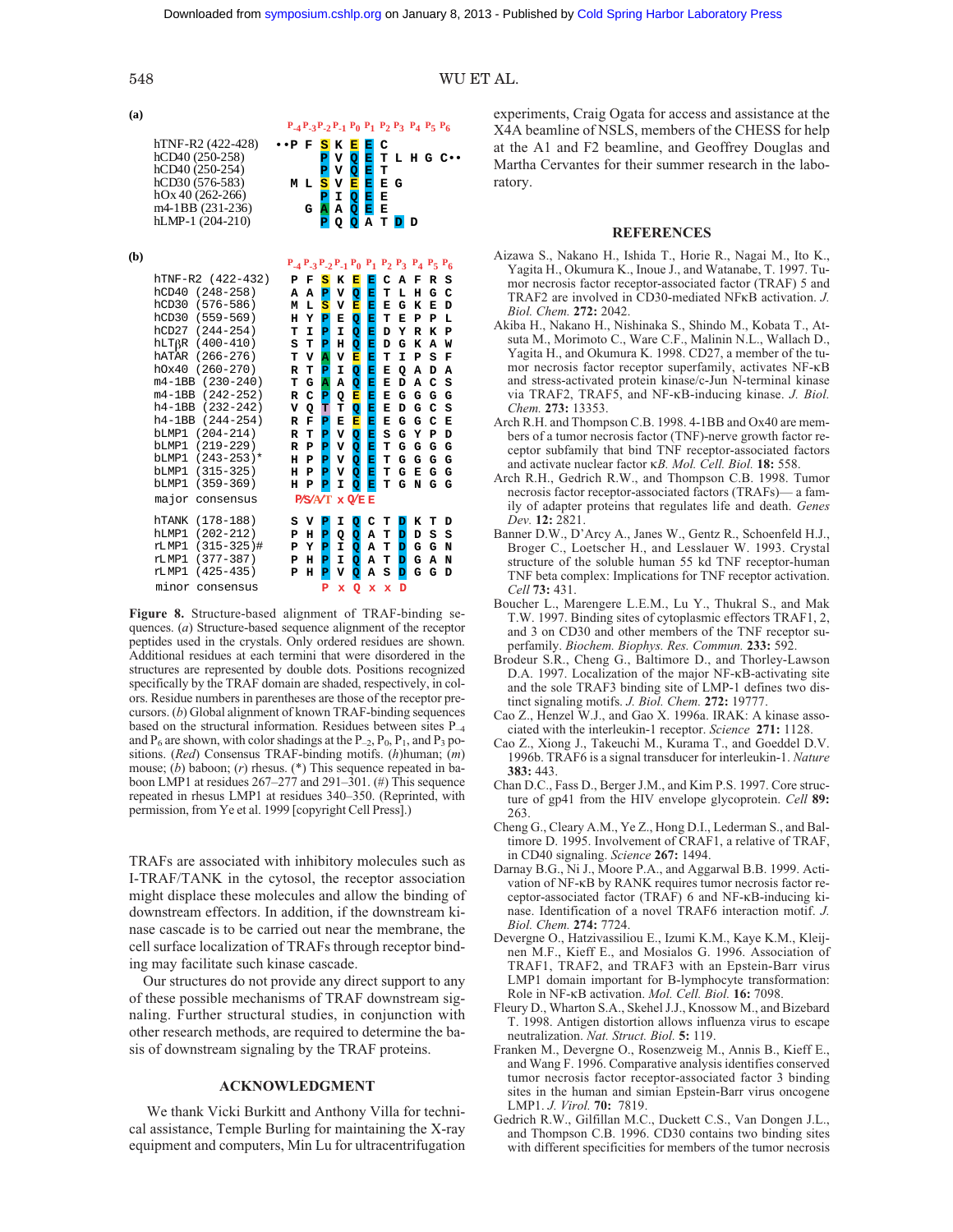factor receptor-associated factor family of signal transducting proteins. *J. Biol. Chem.* **271:** 12852.

- Harbury P.B., Zhang T., Kim P.S., and Alber T. 1993. A switch between two-, three-, and four-stranded coiled coil in GCN4 leucine zipper mutants. *Science* **262:** 1401.
- Holm L. and Sander C. 1995. Dali: A network tool for protein structure comparison. *Trends Biochem. Sci.* **20:** 478.
- Hsu H., Shu H.-B., Pan M.-G., and Goeddel D.V. 1996. TRADD-TRAF2 and TRADD-FADD interactions define two distinct TNF receptor 1 signal transduction pathways. *Cell* **84:** 299.
- Hu H.M., O'Rourke K., Boguski M.S., and Dixit V.M. 1994. A novel RING finger protein interacts with the cytoplasmic domain of CD40. *J. Biol. Chem.* **269:** 30069.
- Ishida T.K., Tojo T., Aoki T., Kobayashi N., Ohishi T., Watanabe T., Yamamoto T., and Inoue J. 1996a. TRAF5, a novel tumor necrosis factor receptor-associated factor family protein, mediates CD40 signaling. *Proc. Natl. Acad. Sci.* **93:** 9437.
- Ishida T., Mizushima S., Azuma S., Kobayashi N., Tojo T., Suzuki K., Aizawa S., Watanabe T., Mosialos G., Kieff E., Yamamoto T., and Inoue J. 1996b. Identification of TRAF6, a novel tumor necrosis factor receptor-associated factor protein that mediates signaling from an amino-terminal domain of the CD40 cytoplasmic region. *J. Biol. Chem.* **271:** 28745.
- Janin J., Miller S., and Chothia C. 1988. Surface, subunit interfaces and interior of oligomeric proteins. *J. Mol. Biol.* **204:** 155.
- Khursigara G., Orlinick J.R., and Chao M.V. 1999. Association of tumor necrosis factor receptor-associated protein 6 (TRAF6) with the p75 neurotrophin receptor. *J. Biol. Chem.* **274:** 2597.
- Kuhne M.R., Robbins M., Hambor J.E., Mackey M.F., Kosaka Y., Nishimura T., Gigley J. P., Noelle R.J., and Calderhead D.M. 1997. Assembly and regulation of the CD40 receptor complex in human B cells. *J. Exp. Med.* **186:** 337.
- Kuriyan J. and Cowburn D. 1997. Modular peptide recognition domains in eukaryotic signaling. *Annu. Rev. Biophys. Biomol. Struct.* **26:** 259.
- Lim W.A., Richards F.M., and Fox R.O. 1994. Structural determinants of peptide-binding orientation and of sequence specificity in SH3 domains. *Nature* **372:** 375.
- Mosialos G., Birkenbach M., Yalamanchili R., VanArsdale T., Ware C., and Kieff E. 1995. The Epstein-Barr virus transforming protein LMP1 engages signaling proteins for the tumor necrosis factor receptor family. *Cell* **80:** 389.
- Murzin A.G., Brenner S.E., Hubbard T., and Chothia C. 1995. SCOP: A structural classification of protein database for the investigation of sequences and structures. *J. Mol. Biol.* **247:** 536.
- Nakano H., Oshima H., Chung W., Williams-Abbott L., Ware C.F., Yagita H., and Okumura K. 1996. TRAF5, an activator of NF-κB and putative signal transducer for the lymphotoxinβ receptor. *J. Biol. Chem.* **271:** 14661.
- Park Y.C., Burkitt V., Villa A.R., Tong L., and Wu H. 1999.

Structural basis for self-association and receptor recognition of human TRAF2. *Nature* **398:** 533.

- Pullen S.S., Miller H.G., Everdeen D.S., Dang T.T.A., Crute J.J., and Kehry M.R. 1998. CD40-tumor necrosis factor receptorassociated factor (TRAF) interactions: Regulation of CD40 signaling through multiple TRAF binding sites and TRAF hetero-oligomerization. *Biochemistry* **37:** 11836.
- Regnier C.H., Tomasetto C., Moog-Lutz C., Chenard M.-P., Wendling C., Basset P., and Rio M.-C. 1995. Presence of a new conserved domain in CART1, a novel member of the tumor necrosis factor receptor-associated protein family, which is expressed in breast carcinoma. *J. Biol. Chem.* **270:** 25715.
- Rothe M., Wong S.C., Henzel W.J., and Goeddel D.V. 1994. A novel family of putative signal transducers associated with the cytoplasmic domain of the 75 kDa tumor necrosis factor receptor. *Cell* **78:** 681.
- Sandberg M., Hammerschmidt W., and Sugden B. 1997. Characterization of LMP-1's association with TRAF1, TRAF2, and TRAF3. *J. Virol.* **71:** 4649.
- Shu H.B., Takeuchi M., and Goeddel D.V. 1996. The tumor necrosis factor receptor 2 signal transducers TRAF2 and c-IAP1 are components of the tumor necrosis factor receptor 1 signaling complex. *Proc. Natl. Acad. Sci.* **93:** 13973.
- Smith C.A., Farrah T., and Goodwin R.G. 1994. The TNF receptor superfamily of cellular and viral proteins: Activation, costimulation and death. *Cell* **76:** 959.
- Speiser D.E., Lee S.Y., Wong B., Arron J., Santana A., Kong Y., Ohashi P.S., and Choi Y. 1997. A regulatory role for TRAF1 in antigen-induced apoptosis of T cells. *J. .Exp. Med.* **185:** 1777.
- Stapley B.J. and Creamer T. P. 1999. A survey of left-handed polyproline II helices. *Protein Sci.* **8:** 587.
- Stern L.J., Brown J.H., Jardetzky T.S., Gorga J.C., Urban R.G., Strominger J.L., and Wiley D.C. 1994. Crystal structure of the human class II MHC protein HLA-DR1 complexed with an influenza virus peptide. *Nature* **368:** 215.
- Takeuchi M., Rothe M., and Goeddel D.V. 1996. Anatomy of TRAF2. *J. Biol. Chem.* **271:** 19935.
- Tong L., Qian C., Massariol M.J., Deziel R., Yoakim C., and Lagace L. 1998. Conserved mode of peptidomimetic inhibition and substrate recognition of human cytomegalovirus protease. *Nat. Struct. Biol.* **5:** 819.
- VanArsdale T.L., VanArsdale S.L., Force W.R., Walter B.N., Mosialos G., Kieff E., Reed J.C., and Ware C.F. 1997. Lymphotoxin-β receptor signaling complex: Role of tumor necrosis factor receptor-associated factor 3 recruitment in cell death and activation of nuclear factor κ B. *Proc. Natl. Acad. Sci.* **94:** 2460.
- Wolf E., Kim P.S., and Berger B. 1997. MultiCoil: A program for predicting two- and three- stranded coiled coils. *Protein Sci.* **6:** 1179.
- Ye H., Park Y.C., Kreishman M., Kieff E., and Wu H. 1999. The structural basis for the recognition of diverse receptor sequences by TRAF2. *Mol. Cell* **4:** 321.